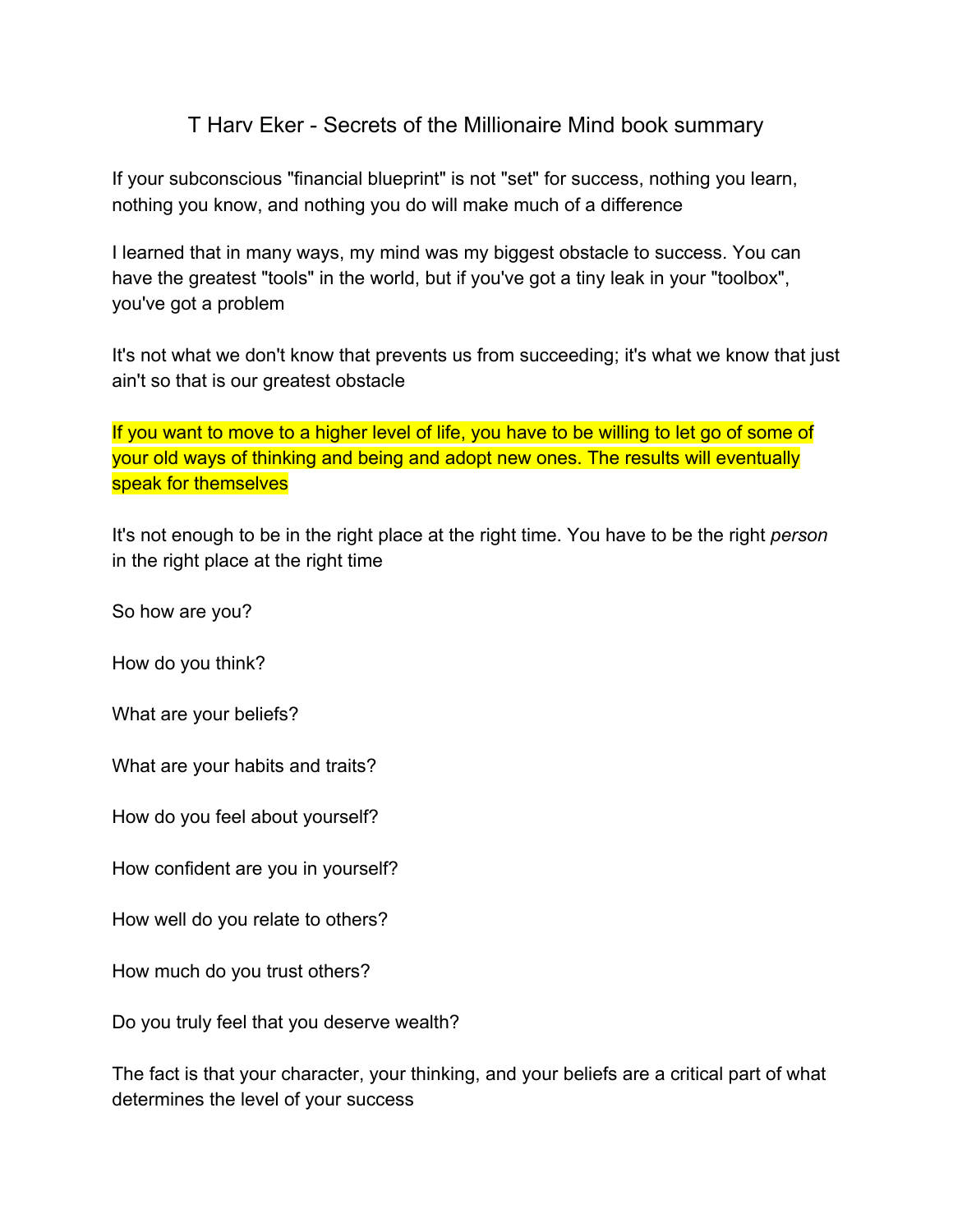Wealth principle: Your income can grow only to the extent you do! When self-made millionaires lose their money, they never lose the most important ingredient to their success: their millionaire mind

It's what's under the ground that creates what's above the ground. It's what's invisible that creates what's visible. So what does that mean?

Wealth principle: If you want to change the fruits, you will first have to change the roots. If you want to change the visible, you must first change the invisible

When we align with the laws of nature and work on our roots - our "inner" world - our life flows more smoothly. When we don't, life gets tough

You cannot change the fruits that are already hanging on the tree. You can, however, change tomorrow's fruits. But to do so, you will have to dig below the ground and strengthen the roots

Wealth principle: Money is a result, wealth is a result, health is a result, illness is a result, your weight is a result. We live in a world of cause and effect

A lack of money is never, ever, ever a problem. A lack of money is merely a symptom of what is going on underneath. Lack of money is the effect, but what is the root cause? It boils down to this. The only way to change your "outer" world is to first change your "inner" world

If things aren't going well in your outer life, it's because things aren't going well in your inner life. It's that simple

What you hear, you forget; what you see, you remember; what you do, you understand

Every time you reach the end of a major principle in this book, you first put your hand on your heart, then make a verbal "declaration," then touch your head with your index finger and make another verbal "declaration." A declaration is simply a positive statement that you make emphatically, out loud

Why are declarations such a valuable tool? Because everything is made of energy. A declaration is stating that we have an intention of doing or being something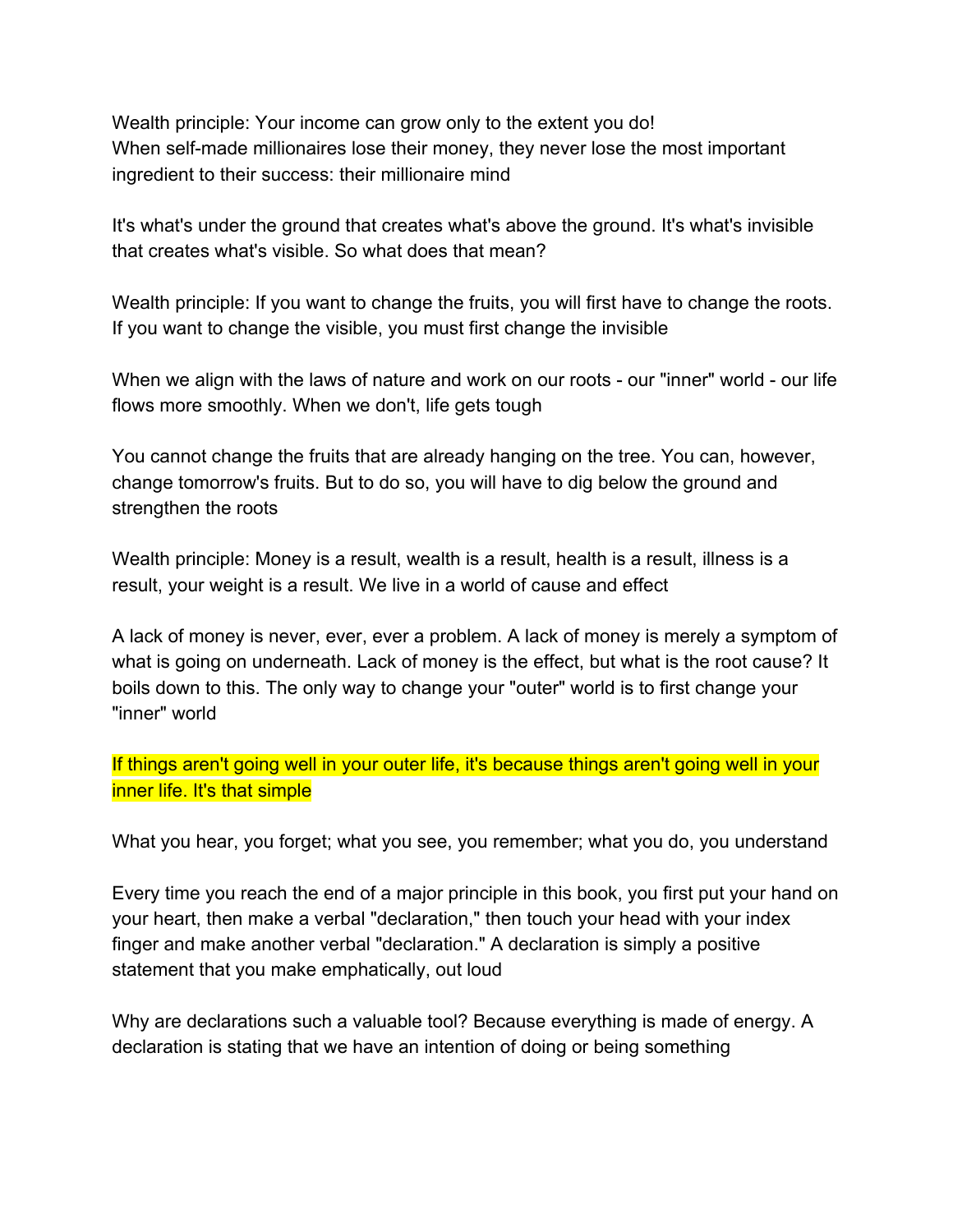State your declarations aloud each morning and evening. Doing your declarations into a mirror will accelerate the process even more, Declaration: "My inner world creates my outer world."

Now touch your head and say... "I have a millionaire mind."

Go to millionairemindbook.com and click on free bonuses

Wealth principle: Give me five minutes, and I can predict your financial future for the rest of your life

Wealth principle: Thoughts lead to feelings Feelings lead to actions Actions lead to results

Your financial blueprint consists of a combination of your thoughts, feelings, and actions in the arena of money

Your programming leads to your thoughts; your thoughts lead to your feelings; your feelings lead to your actions; your actions lead to your results

We are conditioned in three primary ways in every arena of life, including money:

Verbal programming: What did you hear when you were young?

Modeling: What did you see when you were young?

Specific incidents: What did you experience when you were young?

Wealth principle: When the subconscious mind must choose between deeply rooted emotions and logic, emotions will almost always win

Your subconscious conditioning determines your thinking. Your thinking determines your decisions, and your decisions determines your actions, which eventually determine your outcomes

There are four key elements of change, each of which is essential in reprogramming your financial blueprint.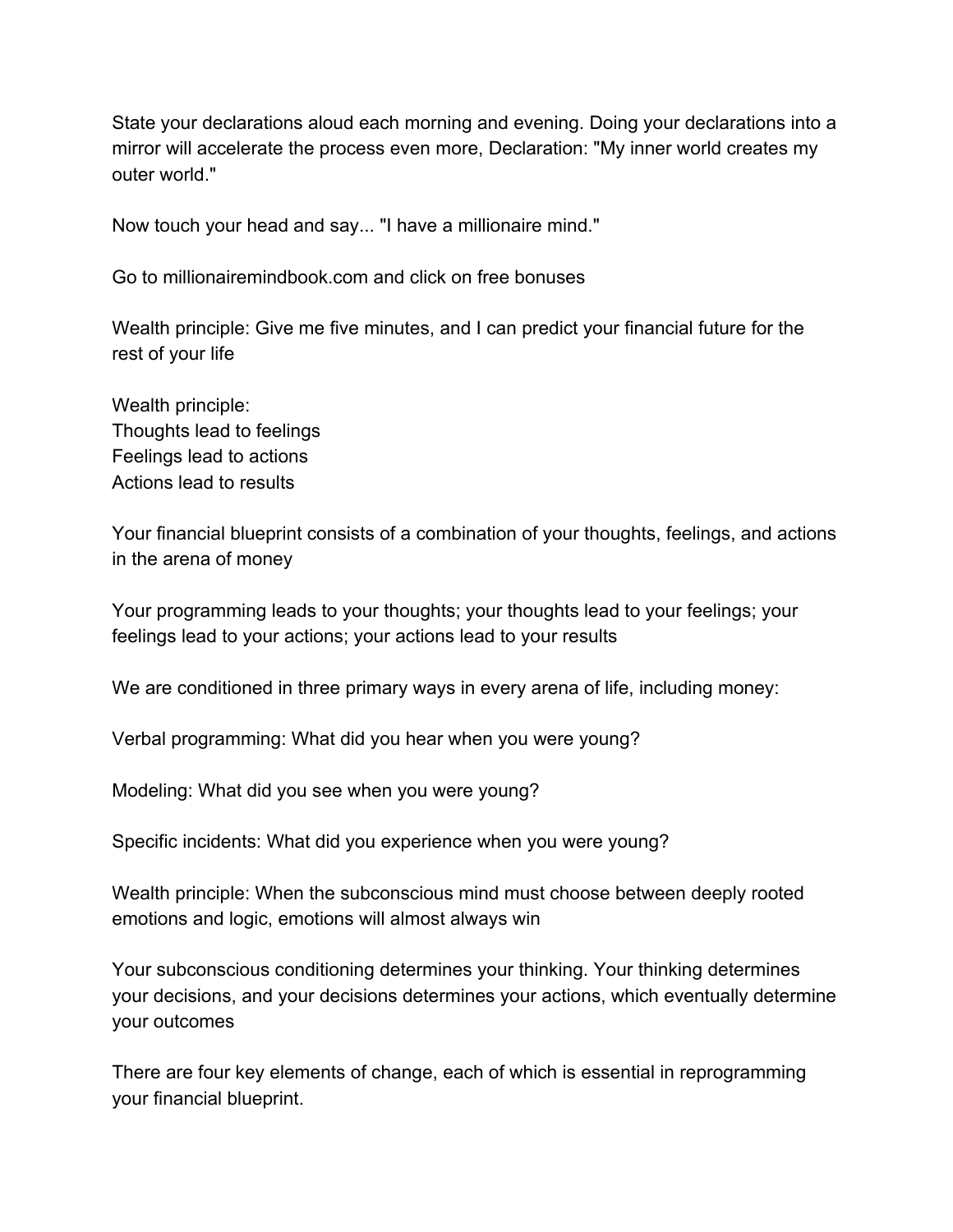The first element is awareness. You can't change something unless you know it exists The second element of change is understanding. By understanding where your "way of thinking" originates, you can recognize that it has to come from outside you

The third element of change is disassociation. Once you realize this way of thinking isn't you, you can separate yourself from it and choose in he present whether to keep it or let it go - based on who you are today, and where you want to be tomorrow

The fourth element of change is reconditioning

You can have all the knowledge and skills in the world, but if your "blueprint" isn't set for success, you're financially doomed

Instead of saving for a rainy day, focus on saving for a joyous day or the day you win your financial freedom. Then, by the law of intention, that's exactly what you will get. The reason or motivation you have for making money or creating success is viral

Wealth principle: If your motivation for acquiring money or success comes from a non supportive root such as fear, anger, or the need to "prove" yourself, your money will never bring you happiness

Seeking security comes from insecurity, which is based in fear. If you believe you are plenty, you will validate that benefit and create plenty of abundance. Why? Because "plenty" will be your root, which will then become your natural way of being

Statistics show that the number one cause of all relationship breakups is money. The biggest reason behind the fights people have about money is not the money itself, but the mismatch of their "blueprints." It doesn't matter how much money you have or don't have. If your blueprint doesn't match that of the person you're dealing with, you'll have a major challenge. Your money blueprint will determine your financial life - and even your personal life

How can you tell what your money blueprint is set for? One of the most obvious ways into look at your results. Look at your bank account. Look at your income. Look at your net worth. Look at your success with investments. Look at whether you're a spend or a saver. Look at whether you manage money well. Look at how consistent or inconsistent you are. Look at how how hard you work for your money. Is money a struggle or does it come to you easily? Your blueprint is like a thermostat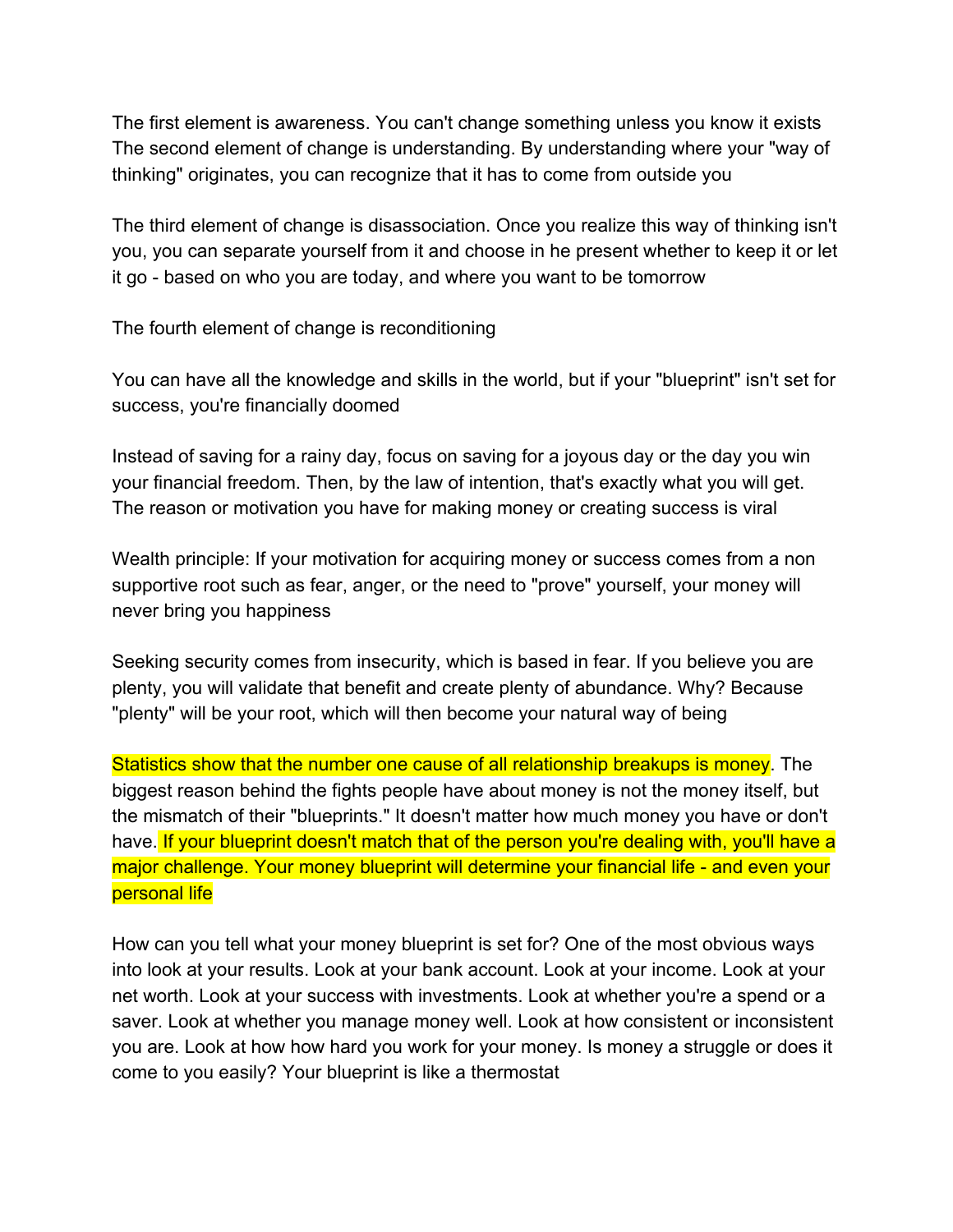Wealth principle: The only way to permanently change the temperature in the room is to reset the thermostat. In the same way, the only way to change your level of financial success "permanently" is to reset your financial thermostat

The first element of all change is awareness. Watch yourself, become conscious, observe your thoughts, your fears, your beliefs, your habits, your actions, and even your inactions. Put yourself under a microscope. Study yourself

Wealth principle: Consciousness is observing your thoughts and actions so that you can live from true choice in the present moment rather than being run by programming from the past

Wealth principle: You can choose to think in ways that will support you in your happiness and success instead of ways that don't

Most people understand we are creatures of habit, but what they don't realize is that there are actually two kinds of habits: doing habits and not-doing habits. Everything you are not doing right now, you are in the habit of not doing. The only way to change these not-doing habits into doing habits is to do them

Wealth file #1 Rich people believe "I create my life." Poor people believe "Life happens to me."

If you want to create wealth, it is imperative that you believe that you are at the steering wheel of your life, especially your financial life

Anyone who says money isn't important doesn't have any!

Wealth principle: Money is extremely important in the areas in which it works, and extremely unimportant in the areas in which it doesn't

Complaining is the absolute worst possible thing you could do for your health or wealth. The worst!

Wealth principle: When you are complaining, you become a living, breathing "crap magnet." You have to make darn sure not to put yourself in the proximity of complainers. Negative energy is infectious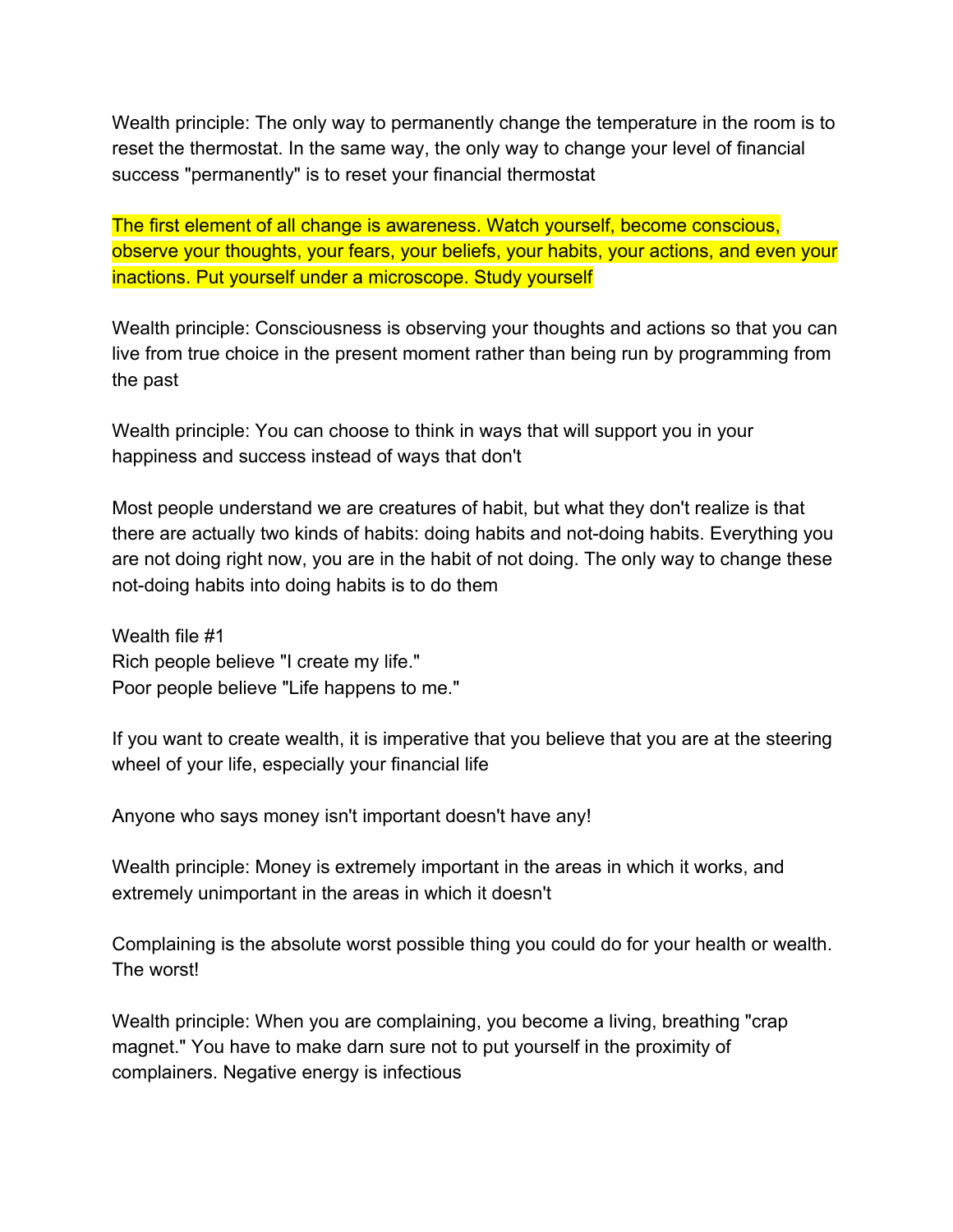Here's some homework that I promise will change your life. For the next seven days, I challenge you to not complain at all. Not just out loud, but in your head as well. It is imperative you choose your thoughts and words wisely!

Wealth principle: There is no such thing as a really rich victim! *Every* time you blame, justify, or complain, you are *slitting your financial throat*

### Millionaire Mind Actions

- 1. Every time you catch yourself blaming, justifying, or complaining, slide your index finger across your neck, as a *trigger* to remind yourself that you are slitting your financial throat. It will eventually work to alleviate the destructive habit
- 2. Do a "debrief." At the end of each day, write down one thing that went well and one that didn't. Then write the answer to the following question: "How did I create each of these situations?" If others were involved, ask yourself, "What was my part in creating each of these situations?" This exercise will keep you accountable for your life and make you aware of the strategies that are working for you and the strategies that are not

Go to [millionairemindbook.com](http://millionairemindbook.com/) and click on "Free book bonuses" to receive your free Millionaire Mind "action reminders"

Wealth file #2 Rich people play the money game to win. Poor people play the money game to *not* lose

There's a huge difference between being comfortable and being rich

Wealth principle: If your goal is to be comfortable, chances are you'll never get rich. But if your goal is to be rich, chances are you'll end up mighty comfortable

If you want to get rich, your goal has to be rich. Not to have enough to pay the bills, and not to just have enough to be comfortable. Rich means rich!

# Millionaire Mind Actions

- 1. Write down two financial objectives that demonstrate your intention to create abundance, not mediocrity or poverty. Write "play to win" goals for your:
- a. Annual income
- b. Net worth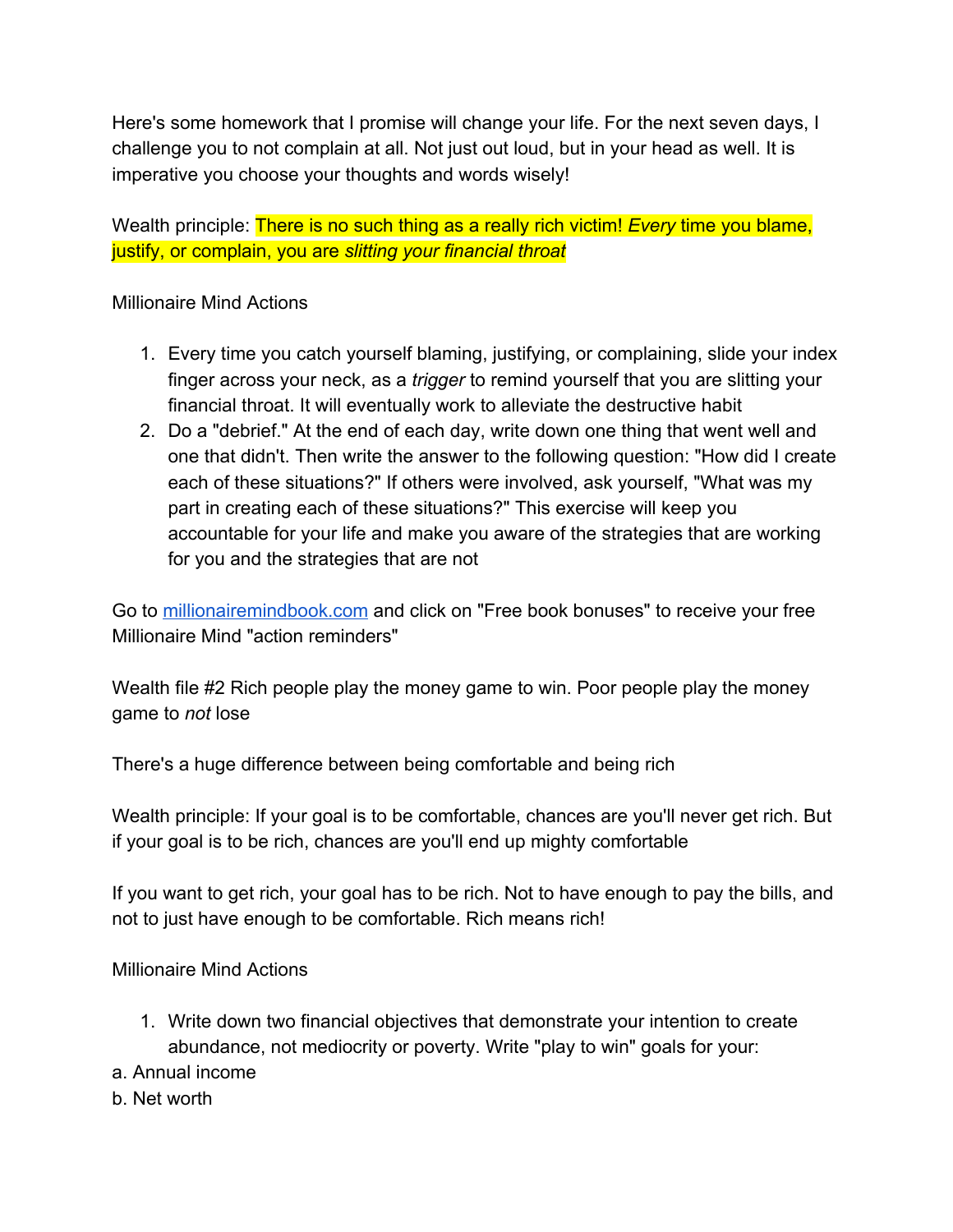Make these goals achievable with a realistic time frame, yet at the same time remember to "shoot for the stars."

1. Go to an upscale restaurant and order a meal at "market price" without asking how much it costs. (If funds are tight, sharing is acceptable.)

### P.S. No chicken!

Wealth file #3 Rich people are committed to being rich. Poor people want to be rich

*The number one reason most people don't get what they want is that they don't know what they want*

You always get what you want - what you *subconsciously* want, not what you #say# you want

The warrior's way is simple: "I will be rich or I will die trying."

Getting rich takes focus, courage, knowledge, expertise, 100 percent of your effort, a never-give-up attitude, and of course a rich mindset. You also have to believe in your heart if hearts that you can create wealth and that you absolutely deserve it

Wealth principle: If you are not fully, totally, and truly committed to creating wealth, chances are you won't

Are you willing to work sixteen hours a day? Rich people are. Are you willing to work seven days a week and give up most of your weekends? Rich people are

#### Millionaire Mind Actions

- 1. Write a short paragraph on exactly why creating wealth is important to you. Be specific
- 2. Meet with a friend or family member who is willing to support you. Tell that person you want to evoke the power of commitment for the purpose of creating greater success. Put your hand on your heart, look that person in the eye, and repeat the following statement: "I \_\_\_\_\_\_\_ [your name], do hereby commit to becoming a millionaire or more by \_\_\_\_\_\_\_\_ [date]."

Tell your partner to say "I believe in you." Then you say, "Thank you."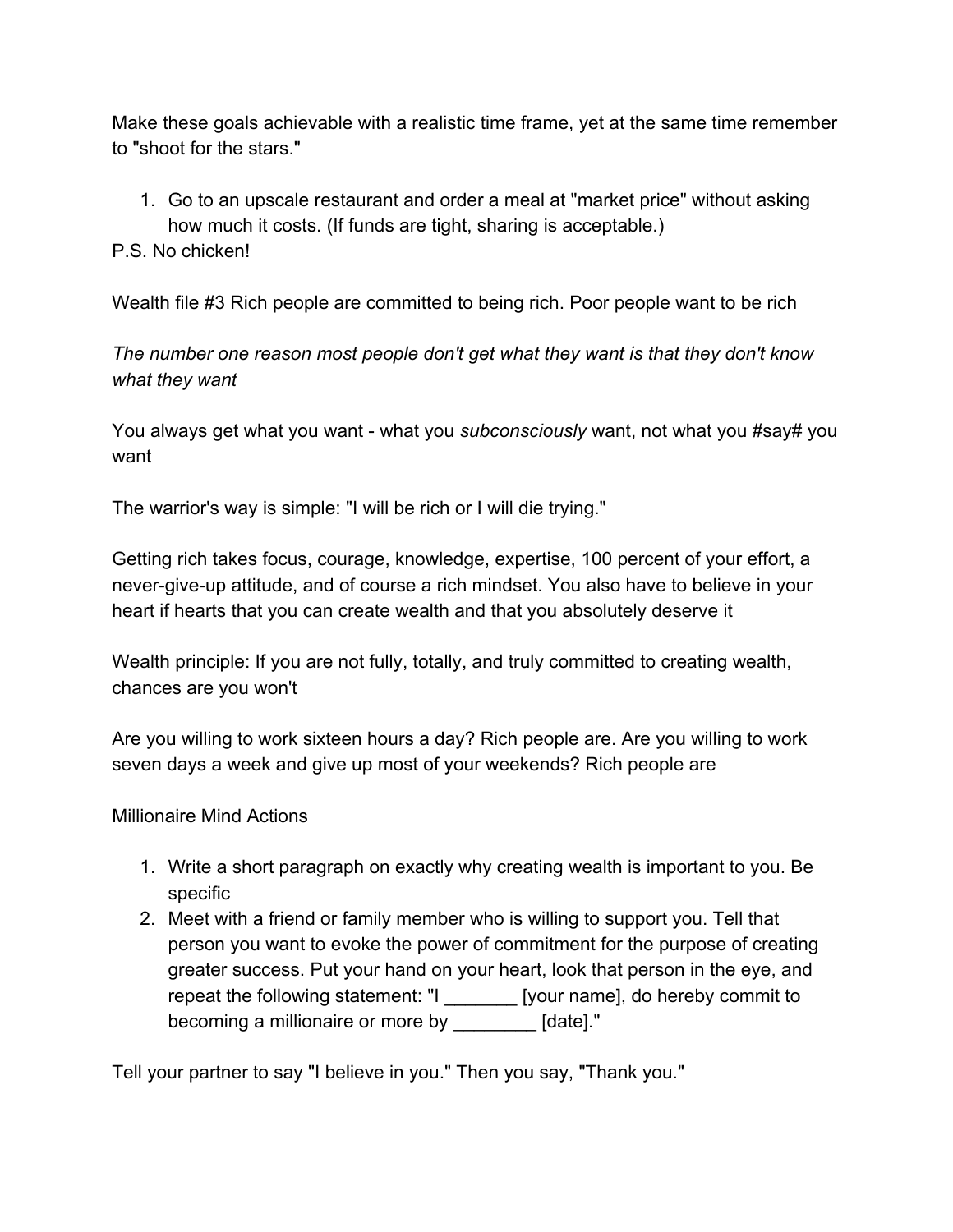P.S. To strengthen your commitment, I invite you to commit directly to me at www.millionairemindbook.com, then print out your commitment and post it on your wall

Wealth file #4 Rich people think big. Poor people think small

Wealth principle: The law of Income: You will be paid in direct proportion to the value you deliver according to the marketplace. The keyword is *value*

Research shows that the happiest people are those who use their natural talents to the utmost

Small thinking and small actions lead to being brih broke and unfulfilled

Millionaire Mind Actions

- 1. Write down what you believe to be your "natural talents." These are things you've always been naturally good at. Also write how and where you can use more of these gifts in your life and especially your work life
- 2. Write some or brainstorm with a group of people how you can solve problems for ten times the number of people you affect in your job or business now. Come up with at least three different strategies. Think "leverage."

Wealth File #5 Rich people focus on opportunities. Poor people focus on obstacles

Rich people focus on what they want. What you focus on expands - it gets bigger

If you want to get rich, focus on making, keeping and investing your money

Millionaire Mind Actions

1. Get in the game. Consider a situation or project you've wanted to start. Whatever you've been waiting for, forget it. Begin now from wherever you ate with whatever you've got. If possible, do it while working for or with someone else, first, to learn the ropes. If you've already learned, no more excuses. Go for it!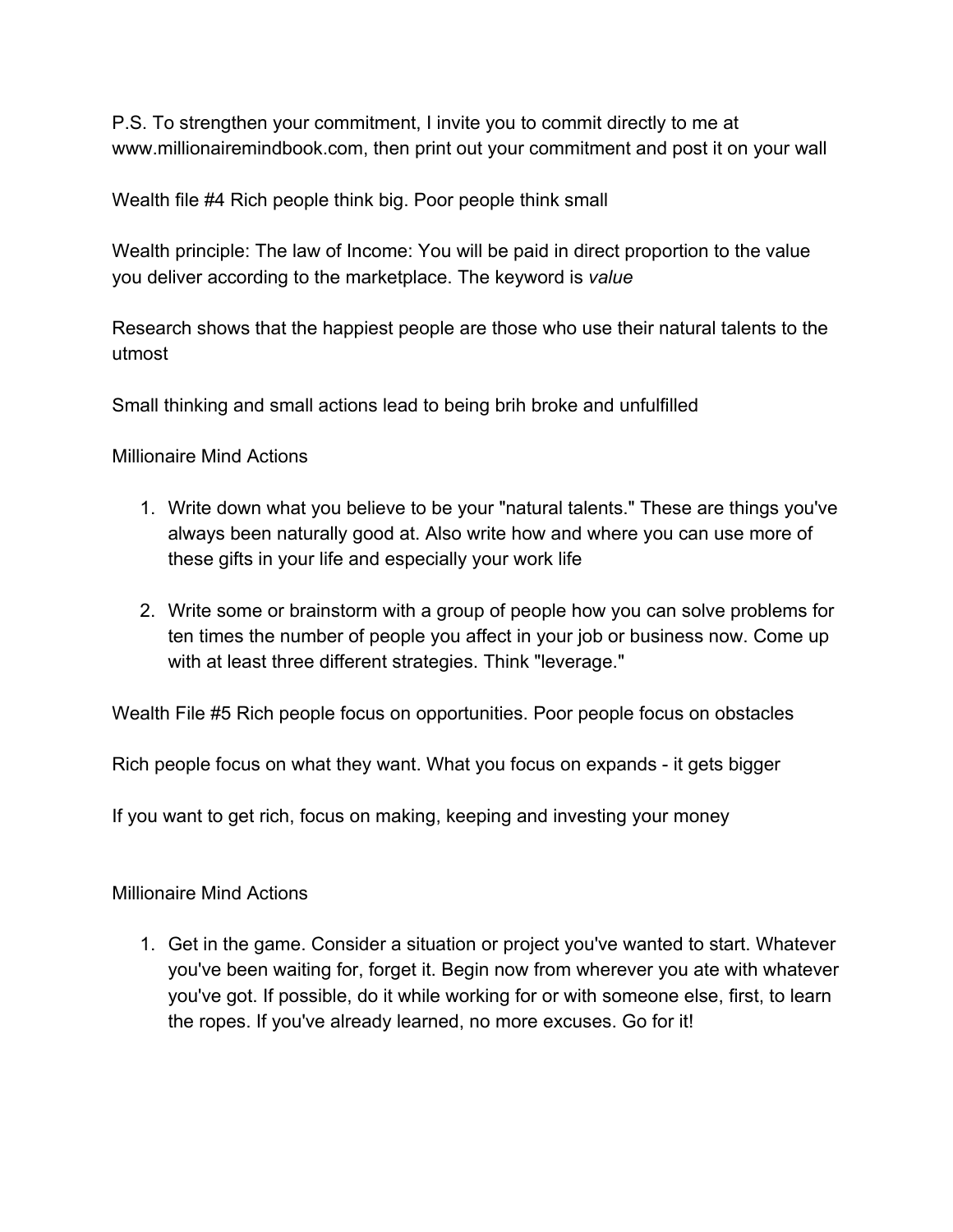- 2. Practice optimism. Today, whatever anyone says is a problem or an obstacle, reframe it into an opportunity. You'll drive negative people nuts, but, hey, what's the difference? That's what they're constantly doing to themselves anyway!
- 3. Focus on what you have, not on what you don't have. Make a list of ten things you are grateful for in your life and read the list aloud. Then read it each morning for the next thirty days. If you don't appreciate what you've got, you won't get any more and you don't need any more

Wealth File #6 Rich people admire other rich successful people. Poor people resent rich and successful people

Resenting the rich is one of the surest ways to stay broke

Wealth principle: Bless that which you want

If you resent what people have, in any way, shape, or form, you can never have it

Millionaire Mind Actions

- 1. Practice the Huna philosophy "bless that which you want." Drive around or buy magazines, look at beautiful homes, gorgeous cars, and read about successful businesses. Whatever you see that you like, bless it, and bless the owners or the people involved
- 2. Write and send a mutter or e-mail to someone you know of (not necessarily personally) who is highly successful in any arena, telling them how much you admire and honor them for their achievements

Wealth file: Rich people associate with positive, successful people. Poor people associate with negative or unsuccessful people

The fastest and easiest way to create wealth is to learn exactly how rich people, who are masters of money, play the game. The goal is to simply model their inner and outer strategies

Energy is contagious: either you *affect* people or you *infect* people

Negative thinking is like having *measles of the mind*. Instead of itching, you get bitching; instead of scratching, you get bashing. Instead of irritation, you get frustration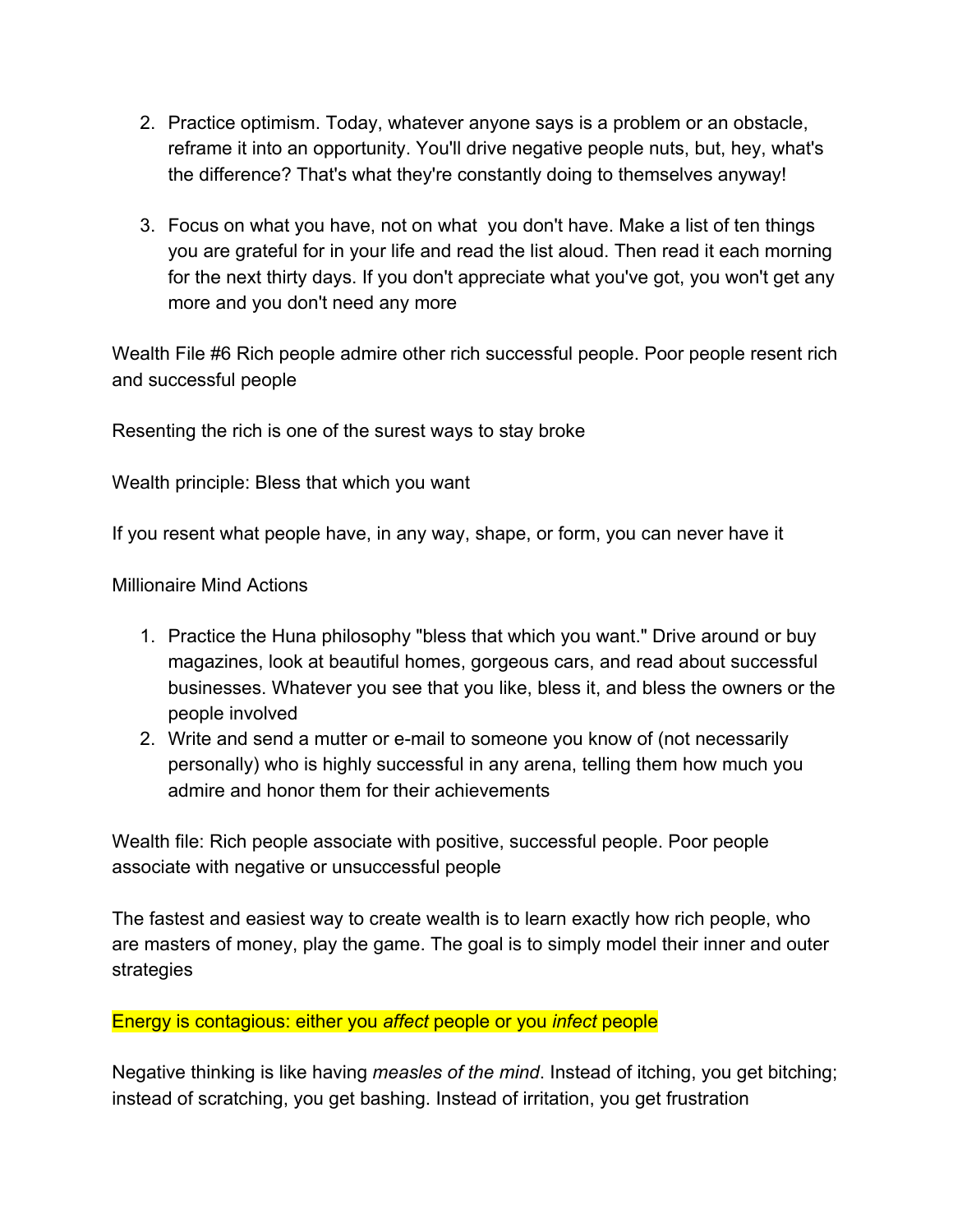Most people earn within 20 percent of the average income of their closest friends

Make it a point to only associate with successful, positive people, and just as importantly, disassociate from negative ones

### Millionaire Mind Actions

- 1. Go to the library, a bookstore, or the Internet and read a biography of someone who is or was extremely rich and successful. Andrew Carnegie, John D. Rockefeller, Mary Kay, Donald Trump, Warren Buffett, Jack Welch, Bill Gates, and Ted Turner are some good examples. Use their story for inspiration, for learning specific success strategies, and most importantly, for copying their mind-set
- 2. Join a high-end club, such as tennis, health, business, or golf. Mingle with rich people in a rich environment. Or, if there's no way you can afford to join a high-end club, have coffee or tea in the classiest hotel in your city. Get comfortable in this atmosphere and watch the patrons, noticing they're no different from you
- 3. Identify a situation or a person who is a downer in your life. Remove yourself from that situation or association. If it's family, choose to be around them less
- 4. Stop watching trash TV and stay away from bad news

Wealth file #8: Rich people are willing to promote themselves and their value. Poor people think negatively about selling and promotion

Resenting promotion is one of the greatest obstacles to success. People who have issues with selling and promotion are usually broke

Wealth principle: Leaders earn a heck of a lot more money than followers!

Millionaire Mind Actions

1. Rate the product or service you are currently offering (or you are planning to offer) from 1 to 10 in terms of how much you believe in its value (1 being the lowest. 10 being the highest). If your rating result is 7-9, revise your product or service to increase the value. If your result is 6 or below, stop offering that product or service and start representing something you truly believe in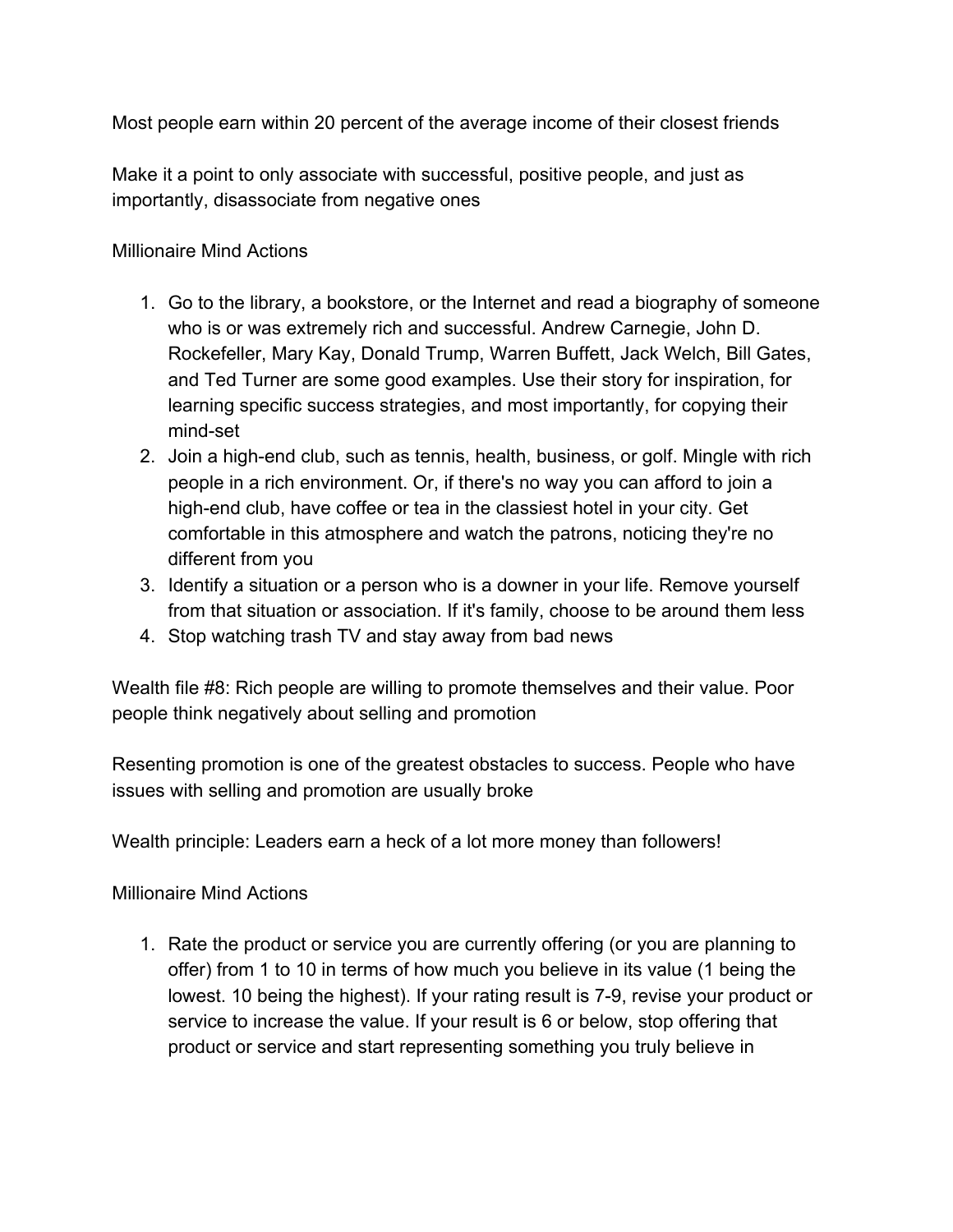2. Read books, listen to audios and CDs, and take course on marketing and sales. Become an expert in both of these arenas to a point where you can promote your value successfully and with 100 percent integrity

Wealth file #9 Rich people are bigger than their problems. Poor people are smaller than their problems

The secret to success is not to try to avoid or get rid of or shrink from your problems. The secret to success is to grow yourself so that you are bigger than any problem

The size of the problem is never the issue - what matters is the size of you!

Wealth principle: If you have a big problem in your life, all that means is that you are being a small person!

Millionaire Mind Actions

- 1. Whenever you are feeling upset over a "big" problem, point to yourself and say, "Mini me, mini me." Then take a deep breath and say to yourself, "I can handle this. I am bigger than any problem."
- 2. Write down a problem you are having in your life. Then list ten specific actions you can take to resolve or at least improve this situation. This will move you from problem thinking into solution thinking. First, there's a good chance you'll solve the problem. Second, you'll feel a heck of a lot better

Wealth file #10 Rich people are excellent receivers. Poor people are poor receivers

Wealth principle: If you say you're worthy, you are. If you say you're not worthy, you're not. Either way you will live into your story

Wealth principle: If a hundred-foot oak tree had the mind of a human, it would only grow to be ten feet tall!" Wealth principle: For every giver there must be a receiver, and for every receiver there must be a giver

Wealth principle: Money will only make you more of what you already are

Being open and willing to receive is absolutely critical you want to create wealth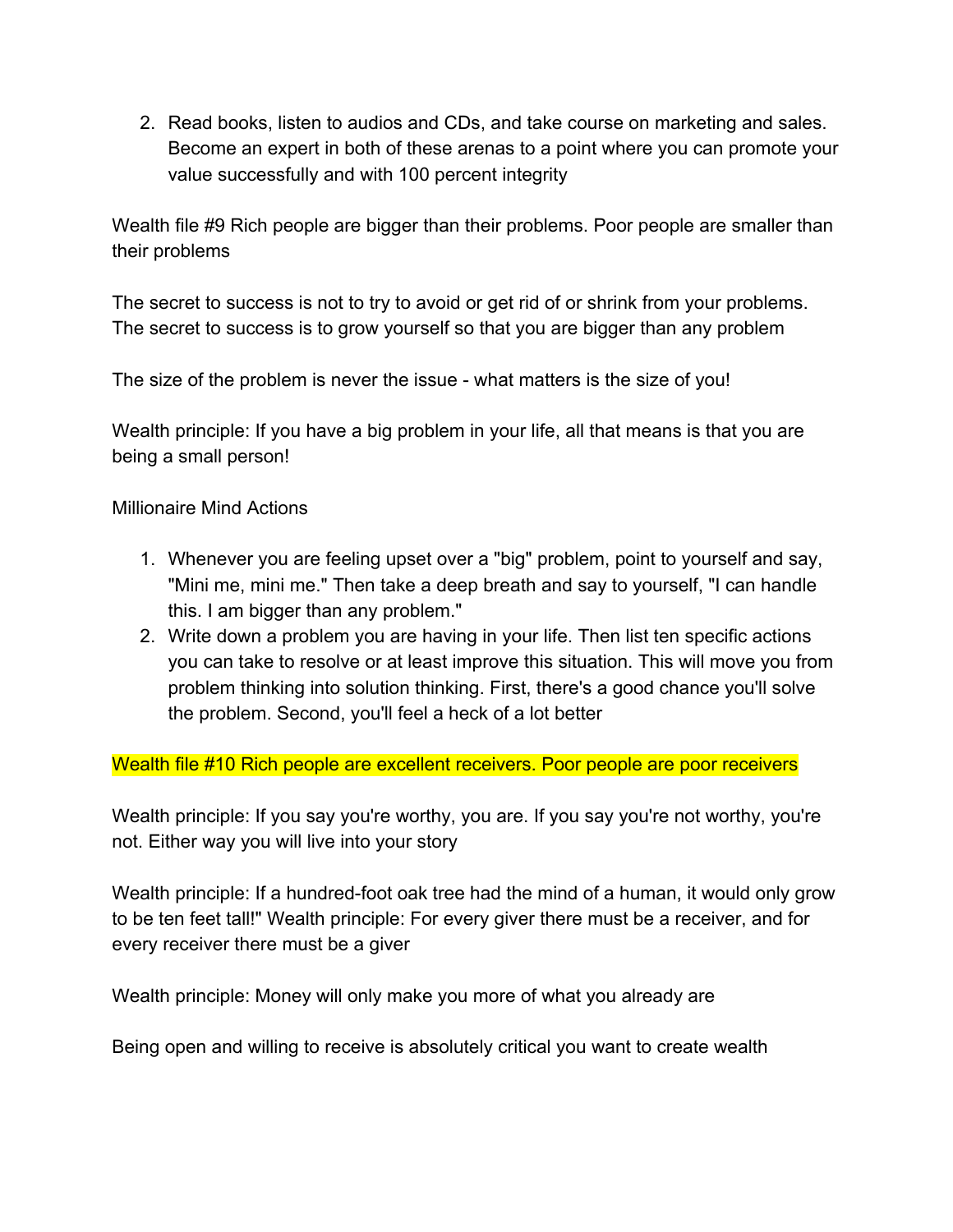Wealth principle: How you do anything is how you do everything. The way you are in one area is usually the way you are in all areas

Millionaire Mind Actions

- 1. Practice being an excellent receiver. Each time someone gives you a compliment of any sort, simply say, "Thank you." Do not return a compliment to that person at the same time
- 2. Any, and I mean *any*, money you find or receive should be enthusiastically celebrated. Go ahead and scream out, "I'm a money magnet. Thank you, thank you, thank you."
- 3. Pamper yourself. At least once a month do something to nurture yourself and your spirit. Get a massage, a manicure, or a pedicure, take yourself for an extravagant dinner, rent a boat or a weekend cottage, have someone bring you breakfast in bed. Do things that will allow you to feel rich and deserving

Wealth file #11

Rich people choose to get paid based on results. Poor people choose to get paid based on time

Wealth principle: There's nothing wrong with getting a steady paycheck, unless it interferes with your ability to earn what you're worth. There's the rub. It usually does

Wealth principle: Never have a ceiling on your income

The vast majority of millionaires become rich by being in their own business

In the end, the only way to earn what you're really worth is to get paid based on your results

Millionaire Mind Actions

1. If you are currently in a job getting paid based on an hourly wage or salary, create and propose a compensation plan to your employer that would allow you to get paid at least partly based on your individual results as well as the results of the company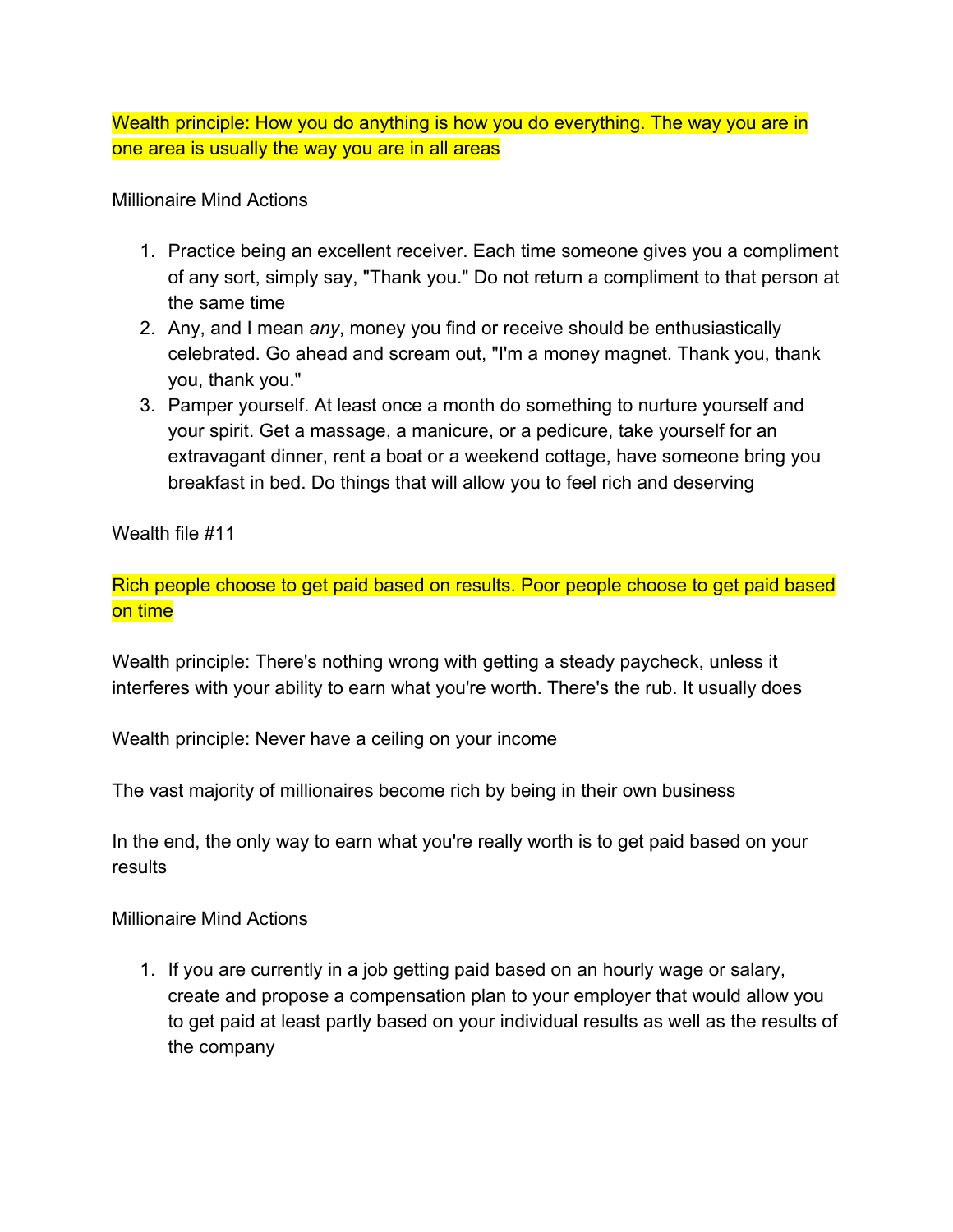- 2. If you own your own business, create a compensation plan that allows your employees or even primary suppliers to get paid based more on this results and the results of your company. Put these plans into action immediately
- 3. If you are currently in a job and not being paid what you are worth based on the results you are producing, consider starting your own business. You can begin part-time. You could easily join a network marketing company or become a coach, or offer independent consulting services back to the company you originally worked for, but this time, paid on performance and results rather than only for your time

Wealth file #12 Rich people think "both." Poor people think "either/or."

From now on, when confronted with an either/or alternative, the quintessential question to ask yourself is "How can I have both?"

Wealth principle: Rich people believe "You can have your cake and it eat it too." Middle-class people believe "Cake is too rich, so I'll only have a little piece." Poor people don't believe they deserve cake, so they order a doughnut, focus on the hole, and wonder why they have "nothing."

# Millionaire Mind Actions

- 1. Practice thinking and creating ways of having "both." Whenever alternatives are presented to you, ask yourself, "how can I have both?"
- 2. Become aware that money in circulation adds to everyone's life. Each time you spend money, say to yourself, "This money will go through hundreds of people and create value for all of them."
- 3. Think of yourself as a role model for others showing that you can be kind, generous, loving, and rich!

Wealth File #13

Rich people focus on their net worth.

Poor people focus on their working income.

Wealth principle: The true measure of wealth is net worth, not working income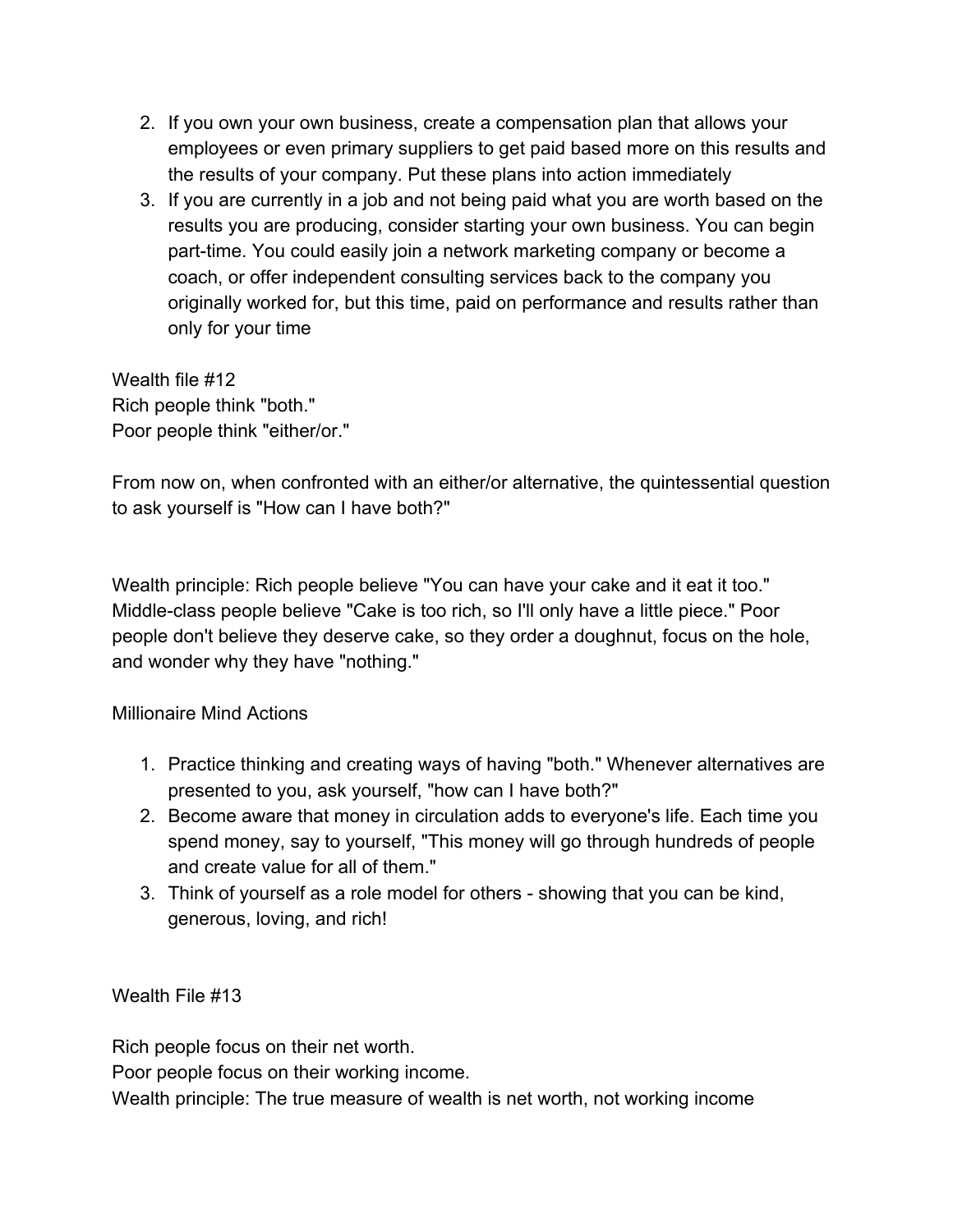Wealth principle: "Where attention goes, energy flows."

Millionaire Mind Actions:

- 1. Focus on all four net worth factors: increasing your income, increasing your savings, increasing your investment returns, and decreasing your cost of living by simplifying your lifestyle
- 2. Create a net worth statement and commit to tracking and revising his statement each quarter. Again, by virtue of the law of focus, what you track will increase
- 3. Hire a financial planner who is highly successful and works with a well-known, reputable company

Wealth File #14

Rich people manage their money well Poor people mismanage their money well

Wealth principle: Until you show you can handle what you've got, you won't get any more!

Wealth principle: The habit of managing your money is more important than the amount

Wealth principle: Either you control money, or it will control you

Millionaire Mind Actions:

- 1. Open your Financial Freedom bank account. Put 10% of all your income (after taxes) into this account. This money is never to be spent, only invested to produce passive income for your retirement
- 2. Create a Financial Freedom jar in your home and deposit money into it every day. It could be \$10, \$5, \$1, a single penny, or all your loose change. Again, this will put daily attention on your Financial Freedom, and where attention goes, results show

Wealth File #15

Rich people have their money work hard for them. Poor people work hard for their money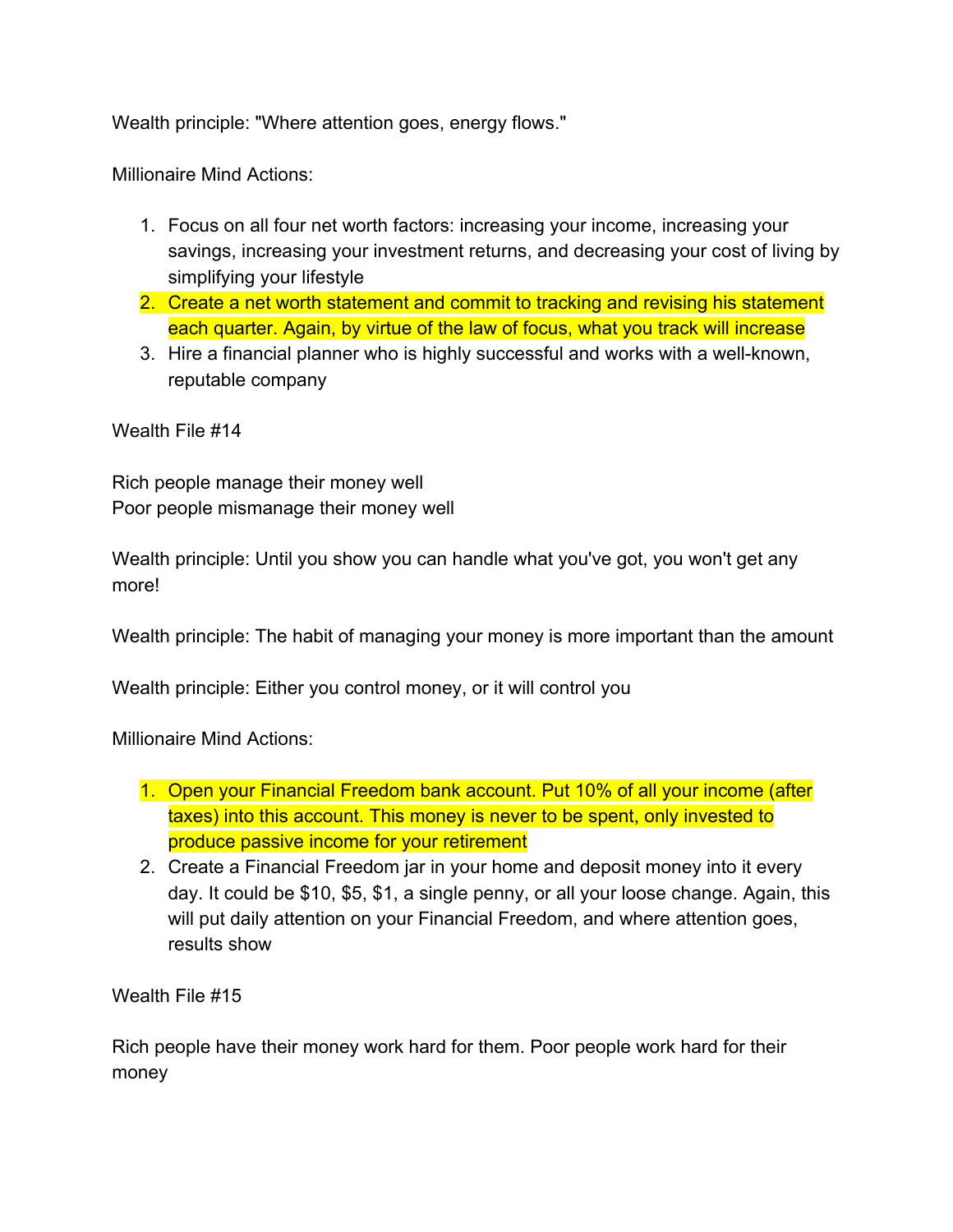Wealth principle: Rich people see every dollar as a "seed" than can be planted to earn a hundred more dollars, which can then be replanted to earn a thousand more dollars

Millionaire Mind Action

1. Get educated. Take investment seminars. Read at least one investment book a month. Read magazines such as Money, Forbes, Barron's, and the Wall Street Journal. Choose an arena to become an expert in and begin investing in that area

Wealth File #16

Rich people act in spite of fear. Poor people let fear stop them

Wealth principle: Action is the "bridge" between the inner world and the outer world

Wealth principle: A true warrior can "tame the cobra of fear."

Wealth principle: If you are willing to do only what's easy, life will be hard. But if you are willing to do what's hard, life will be easy

Wealth principle: The only time you are actually growing is when you are uncomfortable

If you want to be rich and successful, you'd better get comfortable with being uncomfortable

CZ = WZ "Comfort zone" equals your "wealth zone"

By expanding your comfort zone, you will expand the size of your income and wealth zone

Wealth principle: Training and managing your own mind is the most important skill you could ever own, in terms of both happiness and success

Wealth File # 17 Rich people constantly learn and grow. Poor people think they already know

Wealth principle: You can be right or you can be rich, but you can't be both